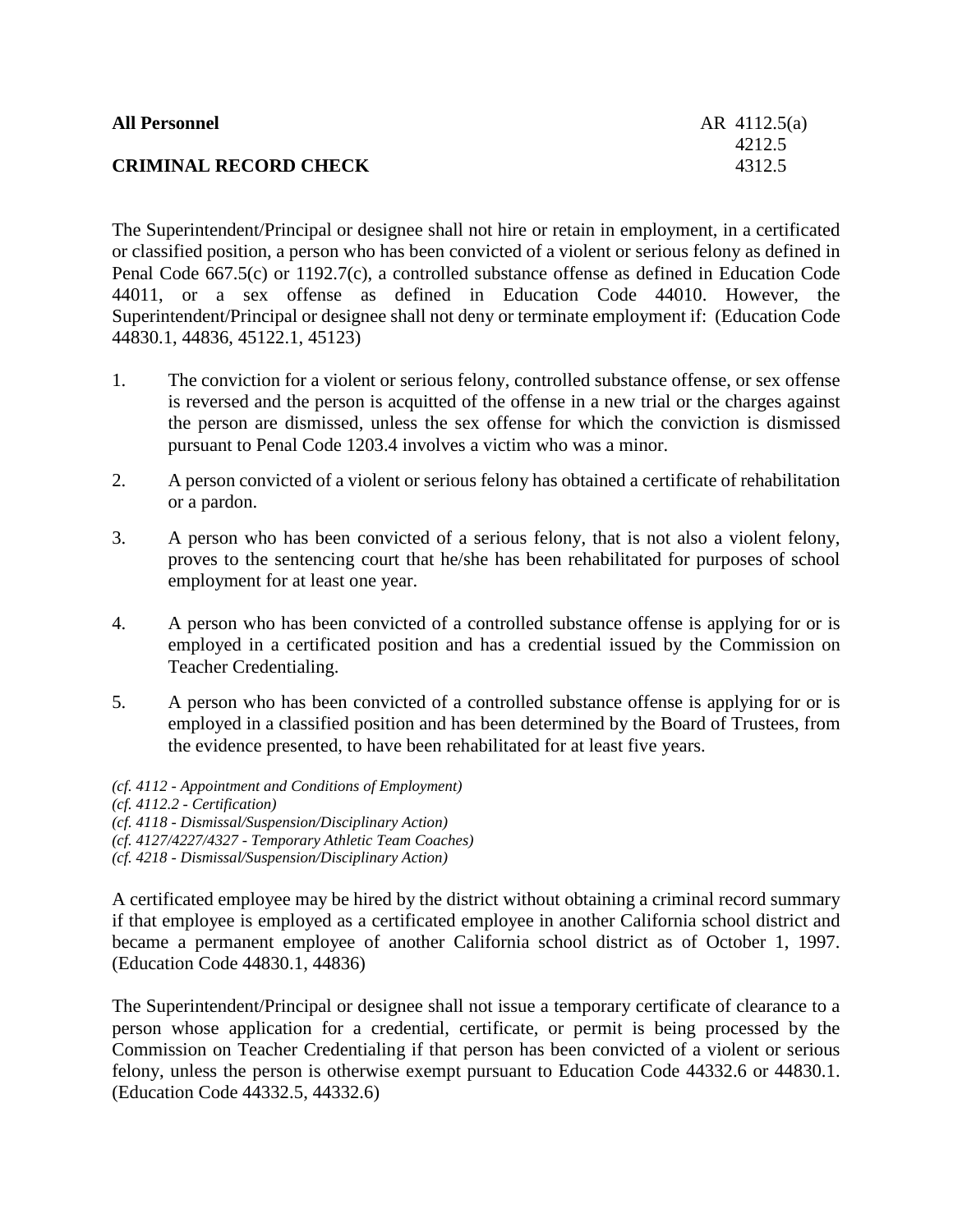AR 4112.5(b) 4212.5 4312.5

# **CRIMINAL RECORD CHECK** (continued)

### **Pre-Employment Record Check**

The Superintendent/Principal or designee shall require each person to be employed by the district to submit his/her fingerprints electronically through the Live Scan system so that a criminal record check may be conducted by the Department of Justice (DOJ). The Superintendent/Principal or designee shall provide the applicant with a Live Scan request form and a list of nearby Live Scan locations.

When a person is applying for a classified position, the Superintendent/Principal or designee shall request that the DOJ also obtain a criminal record check through the Federal Bureau of Investigation whenever the applicant meets one of the following conditions: (Education Code 45125)

- 1. The applicant has not resided in California for at least one year immediately preceding the application for employment.
- 2. The applicant has resided in California for more than one year, but less than seven years, and the DOJ has ascertained that the person was convicted of a sex offense where the victim was a minor or a drug offense where an element of the offense is either the distribution to or the use of a controlled substance by a minor.

The Superintendent/Principal or designee shall immediately notify the DOJ when an applicant who has submitted his/her fingerprints to the DOJ is not subsequently employed by the district. (Penal Code 11105.2)

#### **Subsequent Arrest Notification**

The Superintendent/Principal or designee shall enter into a contract with the DOJ to receive notification of subsequent arrests resulting in conviction of any person whose fingerprints have been submitted to the DOJ. (Education Code 44830.1, 45125; Penal Code 11105.2)

Upon telephone or email notification by the DOJ that a current temporary employee, substitute employee, or probationary employee serving before March 15 of his/her second probationary year has been convicted of a violent or serious felony, the Superintendent/Principal or designee shall immediately place that employee on leave without pay. (Education Code 44830.1, 45122.1)

*(cf. 4116 - Probationary/Permanent Status) (cf. 4121 - Temporary/Substitute Personnel)*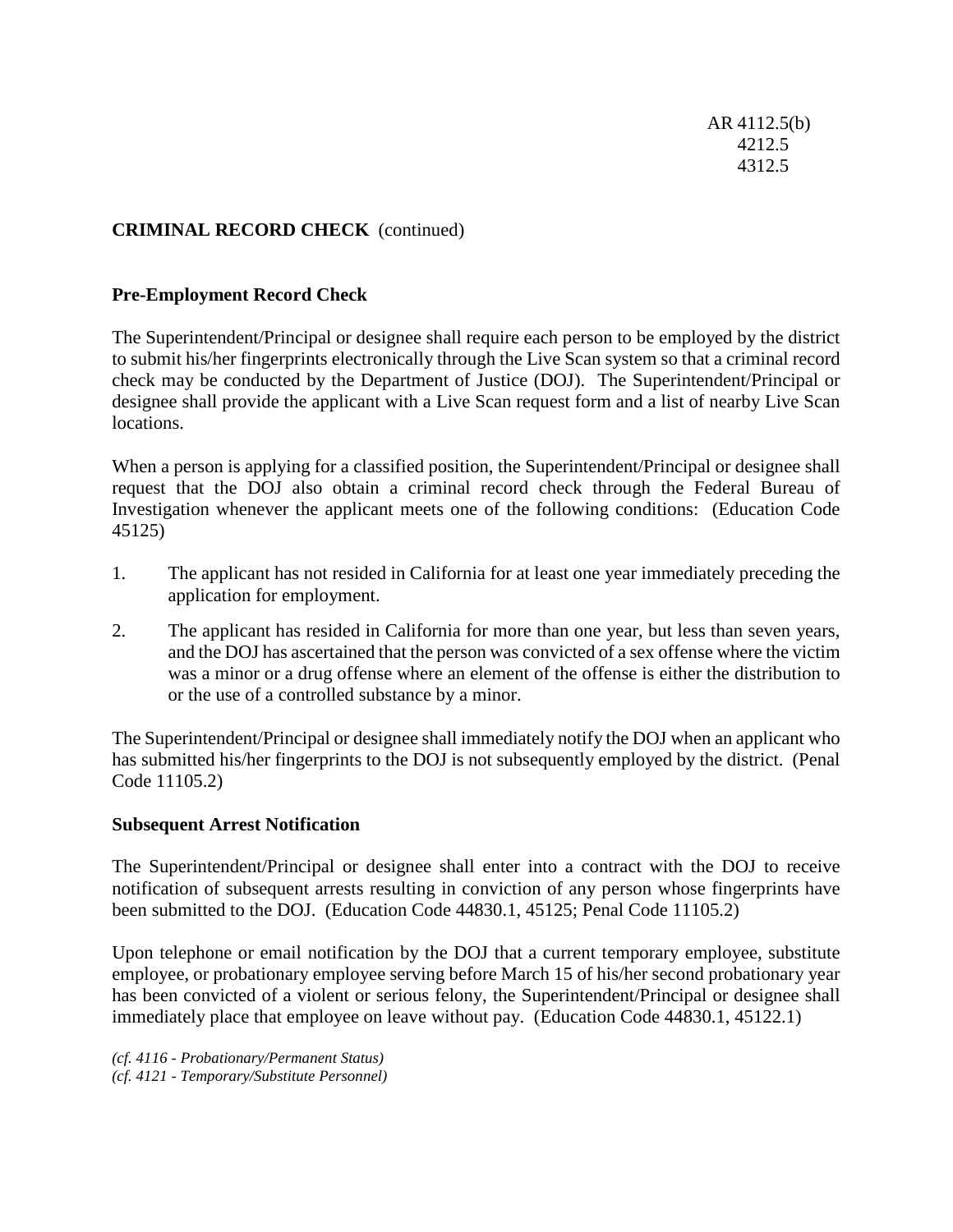AR 4112.5(c) 4212.5 4312.5

## **CRIMINAL RECORD CHECK** (continued)

When the district receives written electronic notification by the DOJ of the fact of conviction, the temporary employee, substitute employee, or probationary employee serving before March 15 of his/her second probationary year shall be terminated automatically unless the employee challenges the DOJ record and the DOJ withdraws its notification in writing. Upon receipt of the written withdrawal of notification by the DOJ, the Superintendent/Principal or designee shall immediately reinstate that employee with full restoration of salary and benefits for the period of time from the suspension without pay to the reinstatement if the employee is still employed by the district. (Education Code 44830.1, 45122.1)

The Superintendent/Principal or designee shall immediately notify the DOJ whenever a person whose fingerprints are maintained by the DOJ is terminated. (Penal Code 11105.2)

### **Notification of Applicant/Employee**

The Superintendent/Principal or designee shall expeditiously furnish a copy of any DOJ notification to the applicant or employee to whom it relates if the information is a basis for an adverse employment decision. The copy shall be delivered in person or to the last contact information provided by the applicant or employee. (Penal Code 11105, 11105.2)

#### *(cf. 4112.9/4212.9/4312.9 - Employee Notifications)*

#### **Maintenance of Records**

The Superintendent shall designate at least one custodian of records who shall be responsible for the security, storage, dissemination, and destruction of all Criminal Offender Record Information (CORI) furnished to the district and shall serve as the primary contact for the DOJ for any related issues. (Penal Code 11102.2)

An employee designated as custodian of records shall receive a criminal background check clearance from the DOJ prior to serving in that capacity. (Penal Code 11102.2)

The custodian of records shall sign and return to the DOJ the Employee Statement Form acknowledging his/her understanding of the laws prohibiting misuse of CORI. In addition, the custodian of records shall ensure that any individual with access to CORI has on file a signed Employee Statement Form.

To ensure its confidentiality, CORI shall be accessible only to the custodian of records and shall be kept in a locked file separate from other files. CORI shall be used only for the purpose for which it is requested and its contents shall not be disclosed or reproduced. (Education Code 44830.1, 45125)

*(cf. 4119.23/4219.23/4319.23 - Unauthorized Release of Confidential/Privileged Information) (cf. 9011 - Disclosure of Confidential/Privileged Information)*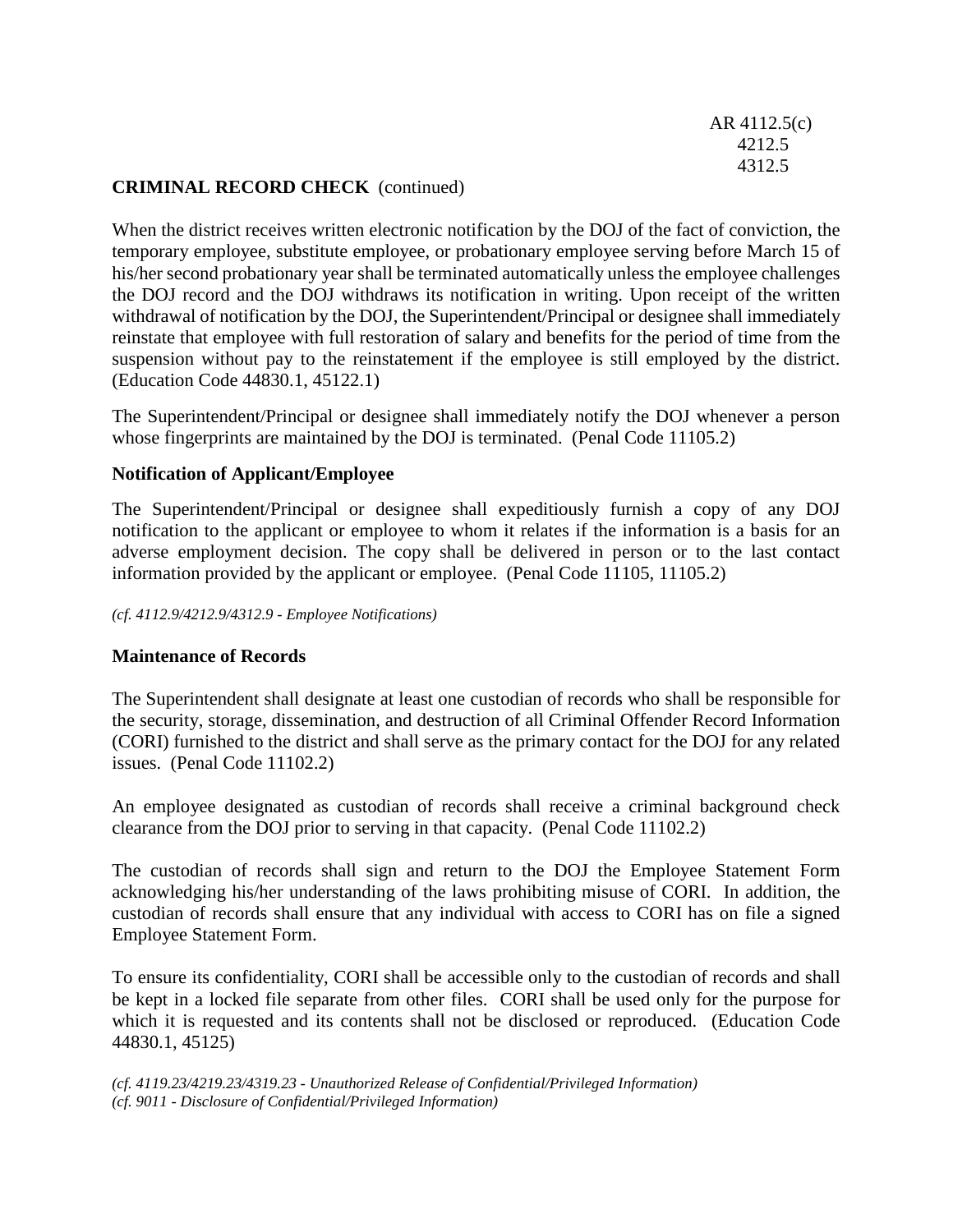AR 4112.5(d) 4212.5 4312.5

# **CRIMINAL RECORD CHECK** (continued)

Once a hiring determination is made, the applicant's CORI shall be destroyed to the extent that the identity of the individual can no longer be reasonably ascertained. (Education Code 44830.1, 45125; 11 CCR 708)

The Superintendent/Principal or designee shall immediately notify the DOJ whenever a designated custodian of records ceases to serve in that capacity. (Penal Code 11102.2)

#### **Interagency Agreement**

Subject to an interagency agreement with other school districts, the district shall submit and receive CORI on behalf of all participating districts. (Education Code 44830.2, 45125.01)

Upon receipt from the DOJ of a report of conviction of a serious or violent felony, the district shall communicate that fact to participating districts and shall remove the affected employee from the common list of persons eligible for employment. (Education Code 44830.2, 45125.01)

In addition, upon receipt from the DOJ of a criminal history record or report of subsequent arrest for any person on a common list of persons eligible for employment, the district shall give notice to the superintendent of any participating district, or the person designated in writing by that superintendent, that the report is available for inspection on a confidential basis by the superintendent or the authorized designee. The report shall be made available at the district office for 30 days following the receipt of the notice. (Education Code 44830.2, 45125.01)

The district shall not release a copy of that information to any participating district or any other person. In addition, the district shall retain or dispose of the information in the manner specified in law and in this administrative regulation after all participating districts have had an opportunity to inspect it in accordance with law. (Education Code 44830.2, 45125.01)

The district shall maintain a record of all persons to whom the information has been shown and shall make this record available to the DOJ. (Education Code 44830.2, 45125.01)

*Legal Reference: (see next page)*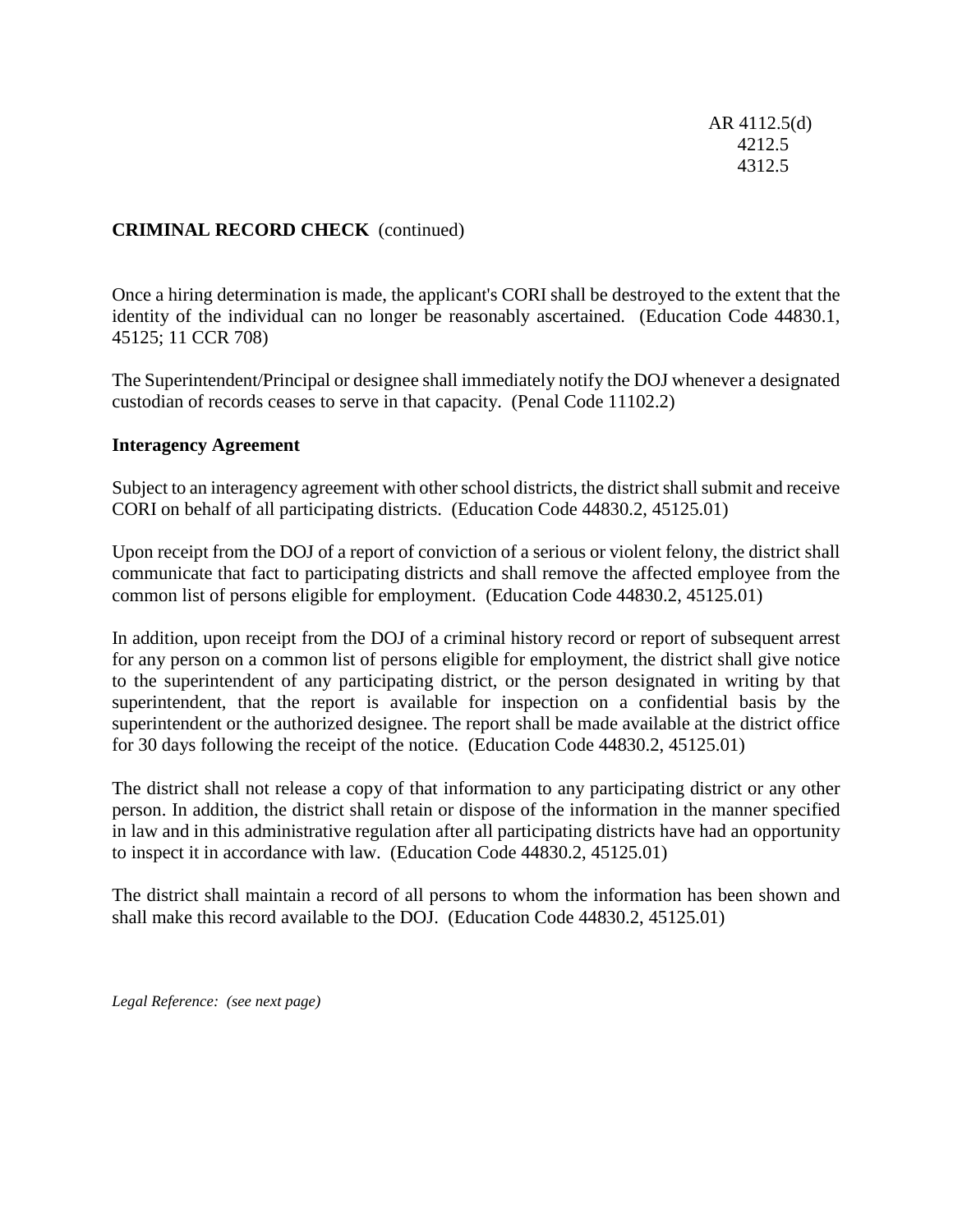AR 4112.5(e) 4212.5 4312.5

### **CRIMINAL RECORD CHECK** (continued)

*Legal Reference: EDUCATION CODE 44010 Sex offense 44011 Controlled substance offense 44332-44332.6 Temporary certificate of clearance 44346.1 Applicants for credential, conviction of a violent or serious felony 44830.1 Certificated employees, conviction of a violent or serious felony 44830.2 Certificated employees; interagency agreement for sharing criminal record information 44836 Conviction of a sex or controlled substance offense 44932 Grounds for dismissal of permanent certificated employees 45122.1 Classified employees, conviction of a violent or serious felony 45125 Use of personal identification cards to ascertain conviction of crime 45125.01 Classified employees; interagency agreement for sharing criminal record information 45125.5 Automated records check 45126 Duty of Department of Justice to furnish information 49024 Activity supervisor clearance certificates PENAL CODE 667.5 Violent felonies 1192.7 Serious felonies 1203.4 Dismissal of conviction 11075-11081 Criminal record dissemination 11102.2 Maintenance of criminal offender records; custodian of records 11105 Access to criminal history information 11105.2 Subsequent arrest notification 11105.3 Record of conviction involving sex crimes, drug crimes or crimes of violence; availability to employer for applicants for positions with supervisory or disciplinary power over minors 11140-11144 Furnishing of state criminal history information 13300-13305 Local summary criminal history information CODE OF REGULATIONS, TITLE 11 701-708 Criminal offender record information 720-724 Incomplete criminal history information 994-994.15 Certification of individuals who take fingerprint impressions COURT DECISIONS* Central Valley Chapter of the 7th Step Foundation Inc. v. Evelle J. Younger, (1989) 214 Cal. App. 3d 145

*Management Resources:*

*WEB SITES*

*Office of the Attorney General, Department of Justice, Background Checks: http://www.oag.ca.gov/fingerprints*

Regulation **CUDDEBACK UNION ELEMENTARY SCHOOL DISTRICT** approved: December 11, 2019 Carlotta, California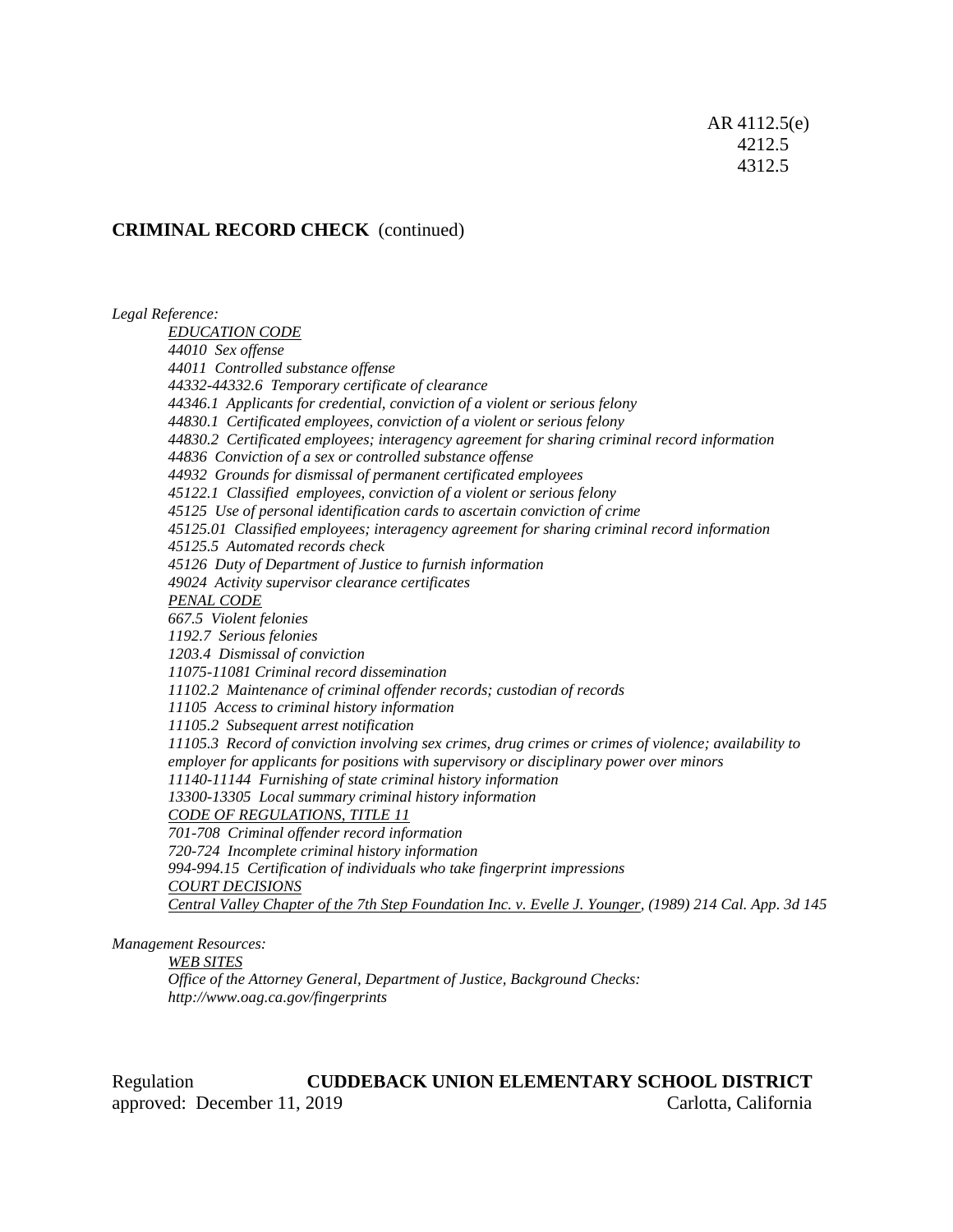### **SAMPLE EMPLOYEE STATEMENT FORM USE OF CRIMINAL JUSTICE INFORMATION**

As an employee/volunteer of Cuddeback Union Elementary School District, you may have access to confidential criminal record information which is controlled by state and federal statutes. Misuse of such information may adversely affect the individual's civil rights and violate constitutional rights of privacy. Penal Code 502 prescribes the penalties relating to computer crimes. Penal Code 11105 and 13300 identify who has access to criminal history information and under what circumstances it may be disseminated. Penal Code 11140-11144 and 13301-13305 prescribe penalties for misuse of criminal history information. Government Code 6200 prescribes felony penalties for misuse of public records. Penal Code 11142 and 13300 state:

**"Any person authorized by law to receive a record or information obtained from a record who knowingly furnishes the record or information to a person not authorized by law to receive the record or information is guilty of a misdemeanor."**

Civil Code 1798.53, Invasion of Privacy, states:

**"Any person who intentionally discloses information, not otherwise public, which they know or should reasonably know was obtained from personal or confidential information maintained by a state agency or from records within a system of records maintained by a federal government agency, shall be subject to a civil action, for invasion of privacy, by the individual."**

CIVIL, CRIMINAL, AND ADMINISTRATIVE PENALTIES:

\*Penal Code 11141: DOJ furnishing to unauthorized person (misdemeanor)

\*Penal Code 11142: Authorized person furnishing to other (misdemeanor)

\*Penal Code 11143: Unauthorized person in possession (misdemeanor)

\*California Constitution, Article I, Section 1 (Right to Privacy)

\* Civil Code 1798.53, Invasion of Privacy

\*Title 18 USC 641, 1030, 1951, and 1952

Any employee who is responsible for such misuse may be subject to immediate dismissal. Violations of this law may result in criminal and/or civil action.